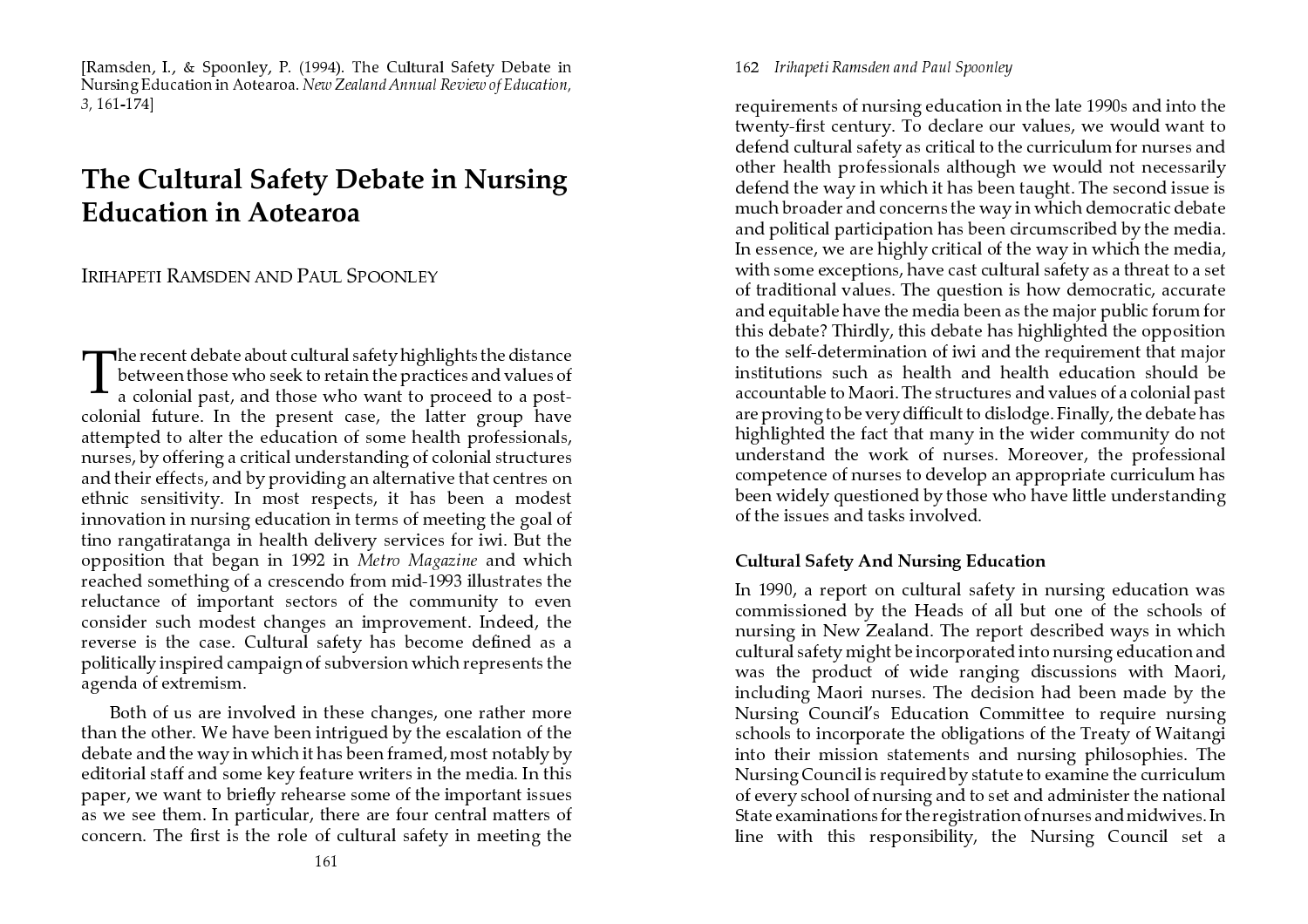requirement that twenty percent of the national examination for Comprehensive Registration should be concerned with cultural safety in 1991. In addition to the requirement that candidates demonstrate that they were academically and clinically competent, and that they were legally and ethically safe, they now had to demonstrate that they were culturally safe. A new term had been added to the nursing lexicon.

In 1992, the Nursing Council commissioned a set of guidelines that would determine the content of cultural safety in curricula throughout the country (see Ramsden,1993). In these guidelines, it was made emphatically clear that Maori did not wish nurses to become ethnologists studying "the habits and customs of the natives" as though they were nineteenth century armchair-based anthropologists. Instead, the objectives of cultural safety in nursing education included:

- 1. To educate registered nurses and midwives to examine their own cultural realities and the attitudes they bring to each new person they encounter in their practice;
- 2. To educate registered nurses and midwives to be open minded and flexible in their attitudes toward people from<br>his continuous differing cultures to whom they offer and deliver service;
- 3. To educate registered nurses and midwives not to blame the victims of historical and social processes for their current plight;
- 4. To produce a workforce of well-educated self-aware nurses and midwives who are culturally safe to practice, as defined by the consumers of the service.

The intent is clear. Cultural safety is firstly an attempt to ensure that consumers have an input into the education of health professionals in order to improve the nursing service. Western women have begun to contest and determine health service delivery as it affects them. The time has come for people of

## 164 Irihapeti Ramsden and Paul Spoonley

different cultures to do the same. Indigenous peoples have now recovered some control over their own health status to such a point that they have started to question the service delivery offered to them from people of another culture. In New Zealand, the nursing service has been overwhelmingly monocultural and has not met Maori requirements. Cultural safety seeks to remedy this situation and provide a vehicle for minority and indigenous peoples to influence nursing practice.

Therefore cultural safety is an educational process. It involves teaching nurses to recognise themselves as bearers of their own culture and to understand how that culture impacts upon other people. Cultural risk in nursing occurs when people from one culture believe they are demeaned and disempowered by the actions and delivery systems of people from another culture. Cultural safety assumes that all nursing interactions are bicultural regardless of the number of people or the number of cultural frameworks through which messages are filtered between the giver of the message and the receiver of that message. Indeed, invoking multiculturalism is often a way of distracting attention away from the power differences involved and of intr6ducing soft options. Nurses need to understand the critical importance of cultural factors on the effectiveness of health care.

However, an understanding of these cultural influences needs to be combined with an understanding of the economic dimensions of health. Nurses in New Zealand have often confused the cultures of indigenous people with the culture of poverty into which indigenous people had been driven. It follows that cultural safety requires the nurse to be able to have some expertise in understanding the effects of poverty and the various structures and histories which establish and maintain poverty cycles. Nurses, as front line workers in primary health care, require a critical understanding of the effects of poverty on health, and the attempts of indigenous people to re-establish the economic and emotional stability of their own cultural systems as a means of combating such poverty.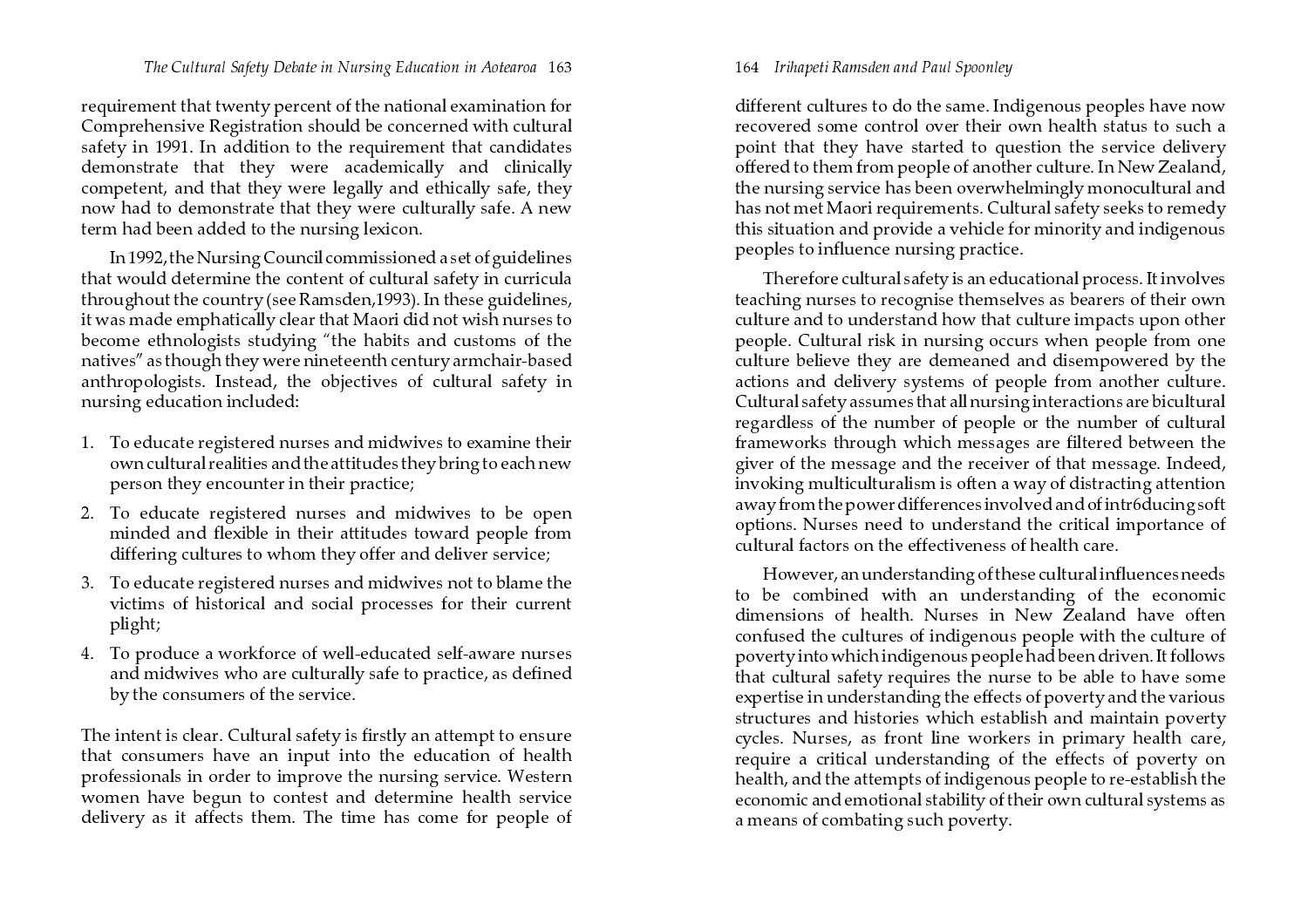The State Final examinations have sought to test the safety of nurses in terms of a range of factors, of which cultural safety is only one. The questions concern the nursing of people in a range of settings. Interspersed amongst such questions are those which test cross-cultural communication skills. There is no separate cultural safety category as such although the questions which relate to cultural safety constitute twenty per cent of the content of the exams. Those responsible for each nursing course determine the amount of the curriculum which is dedicated to cultural safety.

The philosophy of cultural safety has now become well established although how it is actually taught is a matter of some concern. Nursing educators are able to define how it should be taught and the results vary substantially. For instance, a number have confused cultural safety with Maori studies which has led to significant tensions. One of the recommendations of the report concerning cultural safety was that there should be a six-monthly hui to devise a pedagogy, but this has never happened. Until the public debate, most teachers designed and delivered their version of cultural safety according to their skills and personal experience. The debate has been useful to the extent that it has highlighted the need for much greater attention to be paid to the teaching of cultural safety. An important start has been made (see Wood and Schwass, 1993) but more needs to be done to ensure that the pedagogy associated with cultural safety is more carefully thought through and rigorously applied. Effective educational programmes need both a clear curriculum and skilled and committed staff who can implement the programme in a way that makes sense for the various communities they must serve.

# Recasting The Debate

The first major indication that some in the media might find the notion of cultural safety distasteful came from du Chateau (1992) in Metro Magazine. Here, some of the themes and objections were first aired, including certain misconceptions that continue to be repeated. Cultural safety was defined as sensitivity to Maori but

#### 166 Irihapeti Ramsden and Paul Spoonley

not to others. It was seen as "social engineering" driven by a "selfappointed" group and that the "success of the programme will be assessed by that same group of Maoris – who stand to earn considerable amounts of money from it" (ibid, 1992, p. 102). And the question was asked as to whether being medically safe was less important than "politically correct attitudes" (ibid, 1992, p. 97). The next stage came when Anna Penn distributed a sixpage letter to the media, amongst a lot of others, on 7 July 1993 in which she attacked the teaching of cultural safety in the nursing programme at Christchurch Polytechnic. The Christchurch *Press* ran an initial story on 10 July, and this was followed by a number of standard reports along with features from 13 July. Other papers as well as television and radio followed with extensive coverage. In particular, the  ${\it Dominion}$  took the opportunity to canvass a wide range of issues in what was labelled the "politically correct debate" on its features pages. Cultural safety was a major part of this debate but so too were other issues such as education for Maori. In addition to news reports and features, there were important editorial statements made and a large number of letters were published (72 in the Dominion and 119 in the Press) in the period July to September 1993.

In this developing debate, there were some significant editorial statements that summarised the views of the key media people involved. The focus here is primarily on the Press and the Dominion because they carried more material than any other single paper, radio station or television channel, and because the news and editorial values of these two papers were starkly presented. In the case of the  $\mathit{Press},$  two editorials were offered, the first and more extreme being on 14 July, the second ten days later on 24 July. The first was titled "An instrument of tyranny", and focused on the "absurdities that can result from political correctness and attempts at what is sometimes called 'social engineering $^{\prime}$  "

Political correctness has become an instrument of tyranny, characterised by bullying, moral blackmail, and the stifling of argument (The Press, 14 July 1993).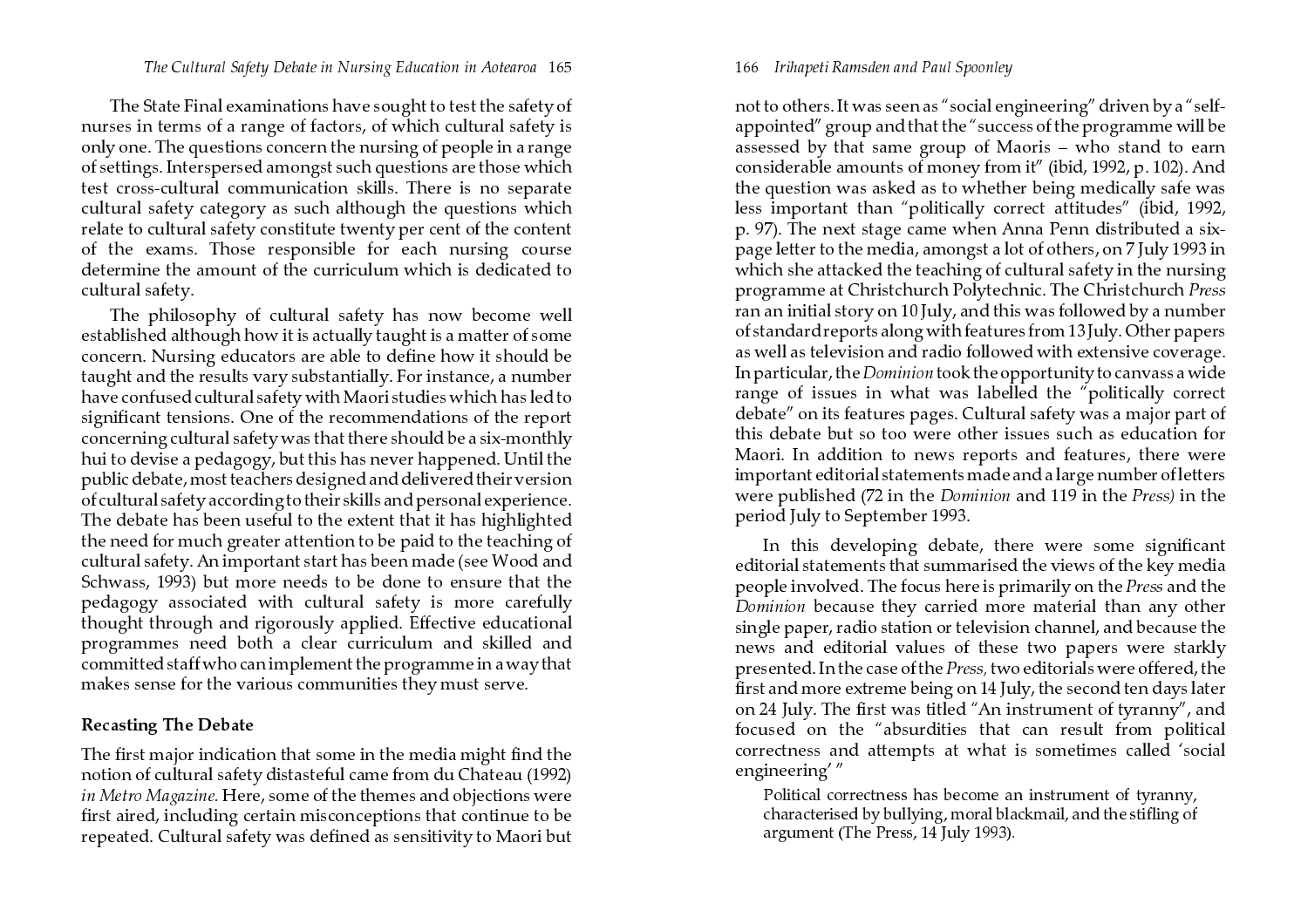The editorial on 24 July reiterated these themes and stated:

Political correctness is the antithesis of free speech and a democratic society, yet its tentacles reach into the very heart of New Zealand society through government departments, quangos and places of learning (The Press, 24 July 1993).

The *Dominion* also offered two initial editorials. The first on 27 July questioned whether cultural safety, here redefined as cultural sensitivity, should be examinable, and attacked the "thought police". In the second editorial on 6 August, the language and arguments were more extreme, and cultural safety was seen as having the potential to become "cultural cleansing" while the whole episode had "the hall-marks of another unfortunate experiment" *(The Dominion,* 6 August 1993). The writer then went on to discuss the "self-righteous aura of the politically correct" and argued for government intervention. As an important postscript, F. Haden, the features editor of the Dominion, made it clear in a column on 22 August that Maoris "have to change, because we are not going to".

A number of themes emerged which were often the subject of one feature article or another and which were picked up in the letters sent to the editor. In particular, the following themes were apparent:

- Members of the majority Pakeha group, and notably Penn, were cast as the victims in the face of an education sector which had "abdicated" to notions of political correctness. What was and remains interesting is the way in which the use of political correctness refers to non-racist or anti-racist educational initiatives but never to the many New Right or conservative positions on education. Further, racism has been redefined here as elsewhere to refer to Pakeha "disadvantage" and the "McCarthyism of Maoris". Notions of who is being racist to whom and who is disadvantaged have been inverted.
- Those advocating these changes were inevitably portrayed as extremist who were and are bent on subverting acceptable and adequate systems. Wetherell and Potter (1992, pp. 150 &

# 168 Irihapeti Ramsden and Paul Spoonley

155) in an analysis of racist discourse in contemporary New Zealand, note that there are well-established means of discrediting protest locally, partly through a certain vocabulary (using labels such as activist, militant, etc.) and partly through a certain logic. They note that many Pakeha use notions of individual rights, rationality and history to "argue for outcomes which we would describe … as actually "illiberal"" (Wetherell and Potter, 1992, p. 186) and that to define something as compulsory is to define it negatively (ibid, 1992, p. 189). All these elements were present in the reporting and editorial comments offered on those who were said to be responsible for cultural safety.

- The politically-inspired nature of cultural safety was contrasted with what was defined as the politically and culturally neutral curricula of clinical nursing practice. One of the ironies of the debate was that the attempt to open up the cultural values which underpin all nursing practice to critical examination was portrayed as an attempt to undermine critical and open debate. Moreover, there was a sturdy defence of clinical practice as culturally neutral and of the notion that this neutrality is essential for good nursing practice. There was a meeting of the cultural myopia of colonialism and the cultural awareness of post-colonial approaches with little common ground between the two.
- $\bullet$ • The reasons for cultural safety being considered important by health professionals in the first place was seldom given much attention. The poor health status of Maori and the failure of the health services to address this health status tends to be underplayed in favour of a view that regards anything targeted at Maori as a form of privilege which is unwarranted. The suggestion that racism and/or colonialism might be at fault are dismissed.

In these embedding themes*,* largely media-defined*,* certain images and a vocabulary were deployed and the issue was constructed as a major problem. What is interesting is that on a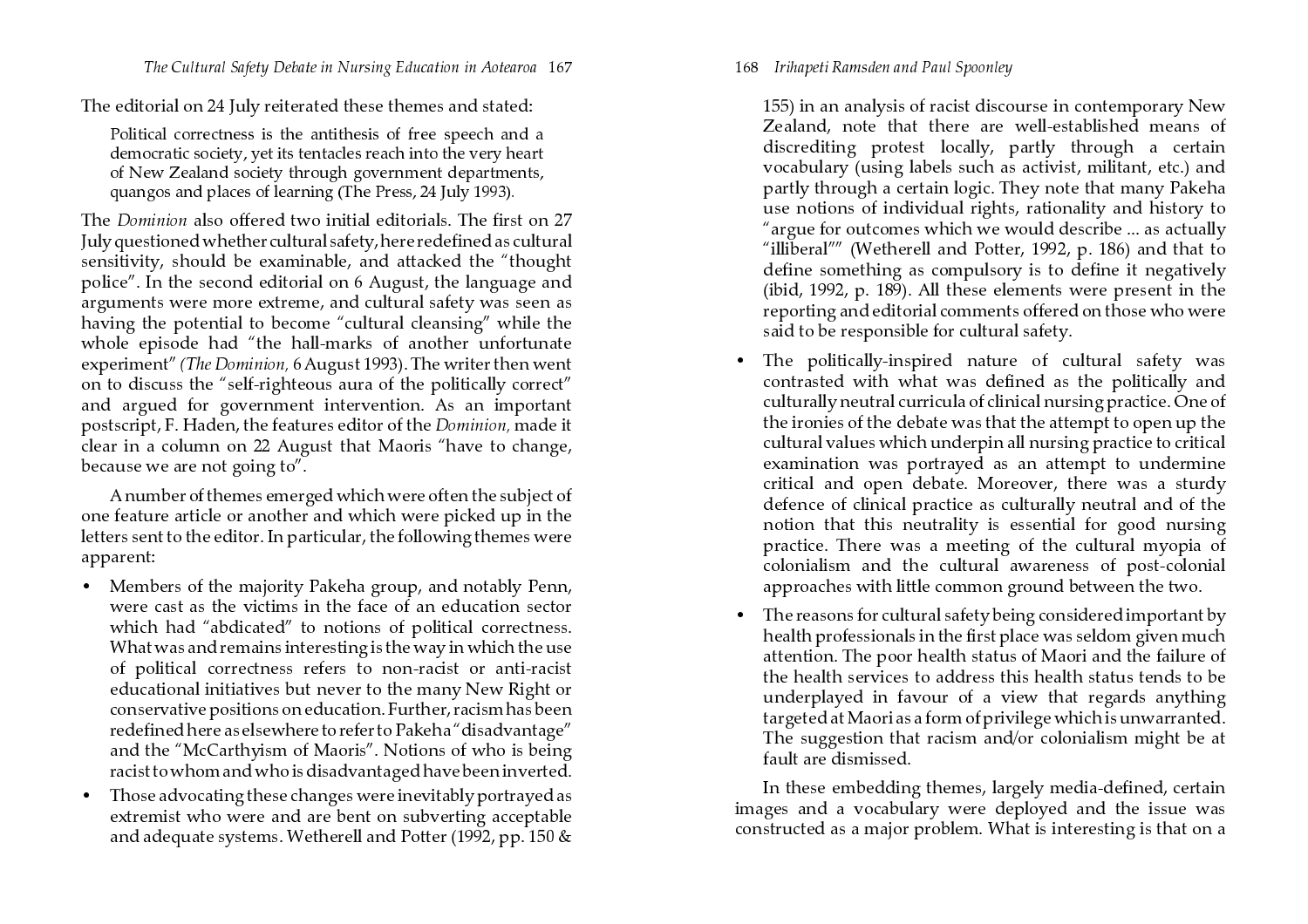number of occasions, the relatively guarded hostility of the media became a much more open antagonism with very hostile language and arguments employed to categorise those associated with cultural safety. The escalation of such antagonism meant that a point was reached very early on when it became impossible to restore a balance to the discussion, certainly as far as features and editorial comment were concerned. News reporting was inclined to be much more neutral. But those interested in alternative readings of the debate would have had to sift through a lot of reporting before they could gain other insights. The Listener (see Ansley, 1993) took a consistently liberal position, and Tremewan (1993) and Frewen (1993) offered critical views of the media's role in the cultural safety debate. An even-handedness was apparent in the Brett (1993) article in North and South while Ranginui Walker (1993) provided important contextual information and a Maori perspective. There were also articles which carried alternative views, and a *Dominion* reporter such as Sarah Catherall, did not adhere to the highly critical line that marked the editorials or many of the features of her newspaper. But despite this, it was the hostility elsewhere in the *Dominion* which endures.

The Dominion adopted an interesting editorial position on cultural safety, and one that reflected a fundamental change in the approach the paper adopted to the in-depth material of the features page. The ongoing interest in "political correctness" was used to recast the debate about racial disadvantage and racism. The language used was noticeably more dramatic and inflammatory, the editorial staff adopted a much more politically aggressive posture which condemned liberal positions and the threshold of what constitutes acceptable public comment on racism was expanded (see Gordon & Rosenberg, 1989). With columnists such as Alan Duff, Craig Bauld and Agnes-Mary Brooke, the attack was focused and unrelenting with a distinct and dismissive vocabulary (e.g., indoctrination, grievance industry, thought police, politically correct, etc.).

#### 170 Irihapeti Ramsden and Paul Spoonley

The focus here has been on the *Dominion* and the *Press*, but the debate was extensively canvassed elsewhere. The imagery of cartoons or the commentary of radio talkback was often offensive while magazines from *Metro* to *New Idea* also had their say. It provided a community newspaper with an opportunity to headline its editorial "Tribal Extremism" *(Mail,* 19 July 1993) and to talk of "ethnic cleansing". On television, the Ralston Group condemned (see Frewen, 1993) and More Issues poked fun.

When such partisan positions are adopted by the media, and in spite of what might be written elsewhere on the same page, questions need to be asked not only about the role of the press in defending a certain position but what such partisanship means for debate and democratic freedom (see Walker, 1990). Given the news and editorial values that have so often driven coverage of this issue, the question becomes one of how well the public understand what constitutes cultural safety. Values will always intrude on the coverage of such an issue, but there is a balance that is required for media coverage to provide a certain level of basic information and which does not seek to portray the parties to this dispute in flattering or unflattering light as the case may be. The inevitable media response is that they are simply covering an issue that their readers*,* listeners or viewers want to know about and that the way in which they portray the issue is not governed by partisanship. But in attacking the motives and methods of those involved with cultural safety, and in marginalising the reasons for the inclusion of cultural safety, notably the very poor service Maori have received from health services in general, it was inevitable that cultural safety would be cast as the villain in the media dramatisation. This raises important questions about the role of the media in defending traditional and, in this case, Pakeha values against any sort of change which might provide Maori with different and more appropriate services. We would also argue that the freedom of the press inhibits the freedom of speech in important ways.

When the press twists facts, tells lies, declares a cold war on a section of the community, uses editorials as party political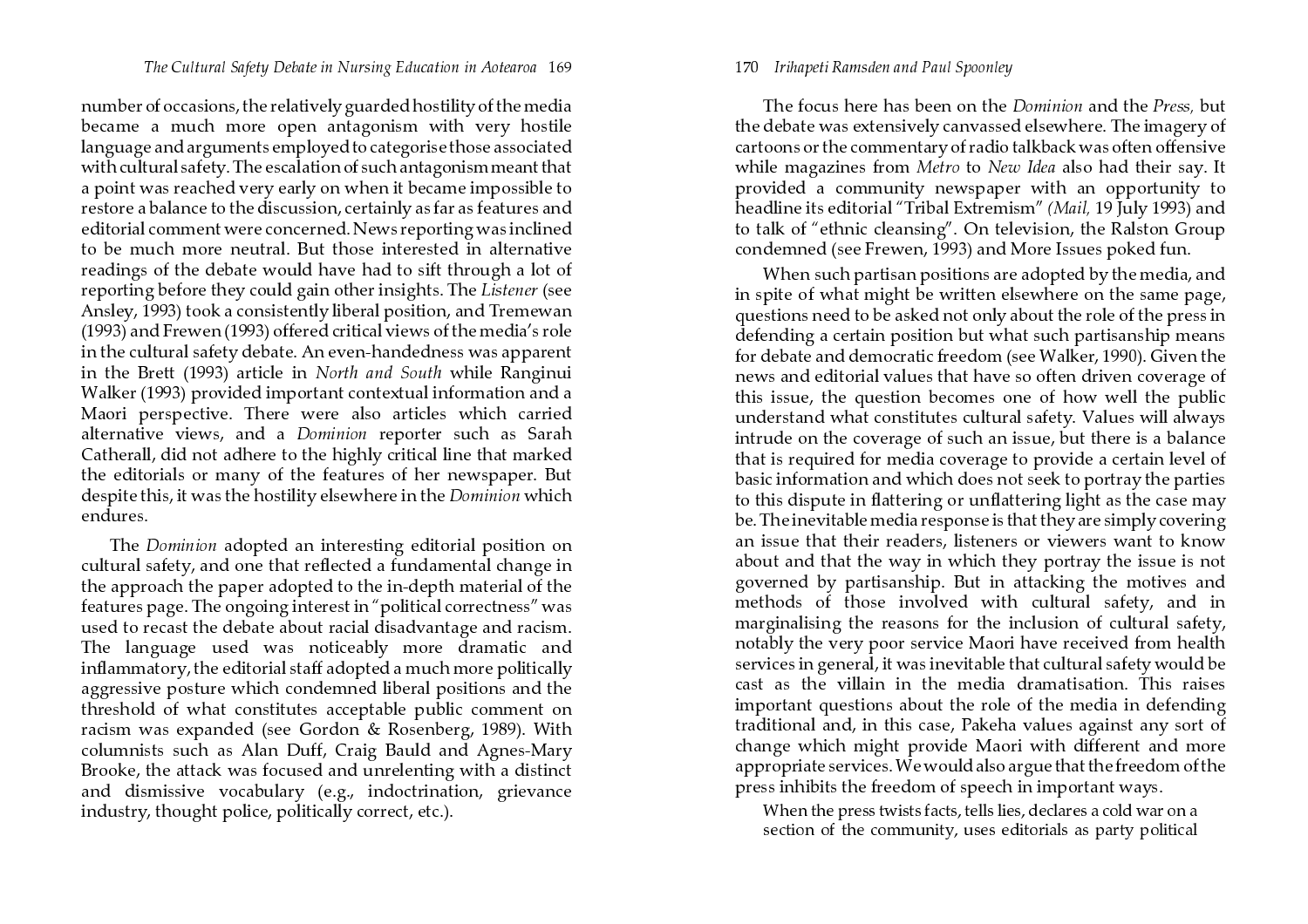broadcasts and subjects its readers to a daily breakfast of raw prejudices, it undermines the basic pre-condition of democracy... The freedom of the press then becomes the enemy of the freedom of speech (Parekh, 1988, p. 121).

# From Cultural Safety To Equitable Citizenship

As the debate about cultural safety has moved from the preserve of nursing and health professionals and out into the public domain, it has highlighted the generic issues and obstacles for any form of service delivery which seeks to be culturally sensitive. There are important issues that ought to be debated, including how cultural safety might best be taught in a supportive and productive manner that empowers students, teachers and those working in health. But the episode illustrated here demonstrates the considerable forces that are arrayed against any sort of innovation in the area of cultural sensitivity and in the way that the media in particular have narrowed the debate. It highlights the obstacles to consideration of options that might be postcolonial, that is, structures and practices which try to neutralise the inequities of a colonial past. Cultural safety represents a modest option within such a framework. The reaction highlights the substantial opposition to any move towards tino rangatiratanga, and raises central questions about what is guaranteed by way of citizenship rights in Aotearoa.

Dahrendorf (cited in Riley, 1992, p. 206) has recently argued that the citizenship of a modern state implies certain unambiguous rights, for example, the right to a minimum income or to education. But the combination of a new managerialism and the centrality of the market as the key distributor of goods and services has encouraged certain developments which challenge these notions of citizenship, and therefore challenge the integrity and legitimacy of the modern liberal state. In particular, he cites the growth of "new minorities" who no longer enjoy even the minimal rights of other citizens and who highlight the way in which national frameworks and an assumption of universalism actually disenfranchise these new minorities. He argues instead

172 Irihapeti Ramsden and Paul Spoonley

for a notion of pluralistic citizenship which does not require conformity and is not based on a common civic culture.

The moral basis for such a conception in Aotearoa derives from the Treaty of Waitangi where certain unambiguous social and economic rights are specified. The point is that these have been undermined by the historical process of colonialism, the increasing marginalisation of Maori as a result of events since 1984 and the evolution of neo-racist positions. The process of colonisation has been well-rehearsed and requires little further comment. In the case of increasing marginalisation of Maori, the thrust of iwi to restore their tino rangatiratanga has been gravely affected by the loss of paid employment, the reduction of state services for sectors of the community that relied upon state patronage for certain minimal provisions, and the new cult of individual competitiveness in a market economy. In this context, the nature of Maori impoverishment has been redefined in some cases but in the main, it has been reinforced. In this sense, Maori are disenfranchised and the citizenship rights that are specified in the Treaty of Waitangi become meaningless, at least in many situations.

Neo-racism is part of a major attack on the notion that  $\,$  citizenship implies any rights. In examining the editorial positions apparent in newspapers such as the  ${\it Dominion}$ , it is clear that the attitudes of those concerned are very traditional. What justifies a label such as neo-racism is the way in which the relatively liberal politics of the 1970s and 1980s on matters concerning minority rights are now being given a new persona. In particular, the citizenship obligations and rights of the Treaty are under major attack, and the arguments of the anti-racist past have been inverted to suggest new victims (Pakeha) and perpetrators (Maori, liberals). The language of the anti-racist is used against Maori while the ambition of incorporating Maori in new forms of  $m$ anagement and participatory politics is defined as exclusionary and discriminatory. If there is opposition, then it is deemed to be the result of the efforts of those who would consider such